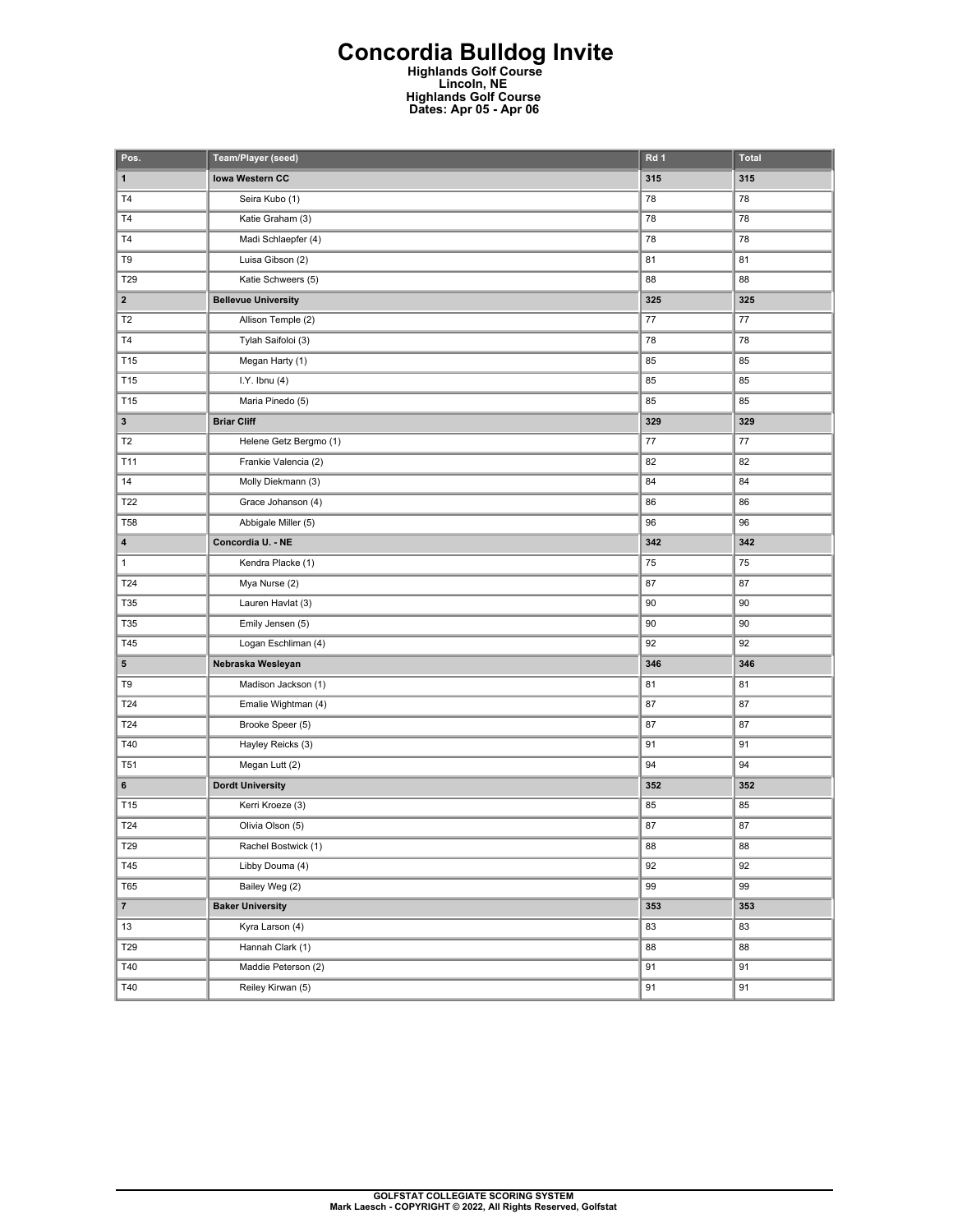| Pos.            | Team/Player (seed)         | Rd 1 | Total |
|-----------------|----------------------------|------|-------|
| 8               | <b>Mount Marty College</b> | 357  | 357   |
| T15             | Kelsey Heath (1)           | 85   | 85    |
| T35             | Courtney Heath (2)         | 90   | 90    |
| T40             | Caitlyn Stimpson (4)       | 91   | 91    |
| T40             | Tatum Jensen (5)           | 91   | 91    |
| <b>T53</b>      | Tanna Lehfeldt (3)         | 95   | 95    |
| 9               | <b>York College</b>        | 363  | 363   |
| T22             | Makayla Rowan (3)          | 86   | 86    |
| 34              | Jessica Li (2)             | 89   | 89    |
| T47             | Riley Stuhr (4)            | 93   | 93    |
| <b>T53</b>      | Jessica Simants (1)        | 95   | 95    |
| <b>T65</b>      | Macey Truitt (5)           | 99   | 99    |
| 10              | St. Mary - NE              | 367  | 367   |
| T15             | Victoria Suto (1)          | 85   | 85    |
| <b>T47</b>      | Alexa Piecko (4)           | 93   | 93    |
| T <sub>51</sub> | Erin Peabody (5)           | 94   | 94    |
| <b>T53</b>      | Gabby Sinnett (2)          | 95   | 95    |
| T61             | Torrance Loudner (3)       | 98   | 98    |
| 11              | <b>Hastings College</b>    | 371  | 371   |
| T29             | Mackenzie Loseke (1)       | 88   | 88    |
| T47             | Isabel Gittings (3)        | 93   | 93    |
| <b>T53</b>      | Anna Cafferty (4)          | 95   | 95    |
| <b>T53</b>      | Emma Severson (5)          | 95   | 95    |
| <b>T65</b>      | Shelby Schroeder (2)       | 99   | 99    |
| 12              | Northwestern College       | 374  | 374   |
| T24             | Emily Hulshof (1)          | 87   | 87    |
| T29             | Taylor Van Oostrand (2)    | 88   | 88    |
| <b>T58</b>      | Maddie Schrack (3)         | 96   | 96    |
| T71             | Laci Davenport (4)         | 103  | 103   |
| T71             | Brialle Koerselman (5)     | 103  | 103   |
| 13              | <b>Doane College</b>       | 377  | 377   |
| T15             | Emma Sheaffer (1)          | 85   | 85    |
| T35             | Tressa Bull (2)            | 90   | 90    |
| T61             | Hayden Klaus (3)           | 98   | 98    |
| 73              | Anna Korte (4)             | 104  | 104   |
| 77              | Ivana Lopez (5)            | 109  | 109   |